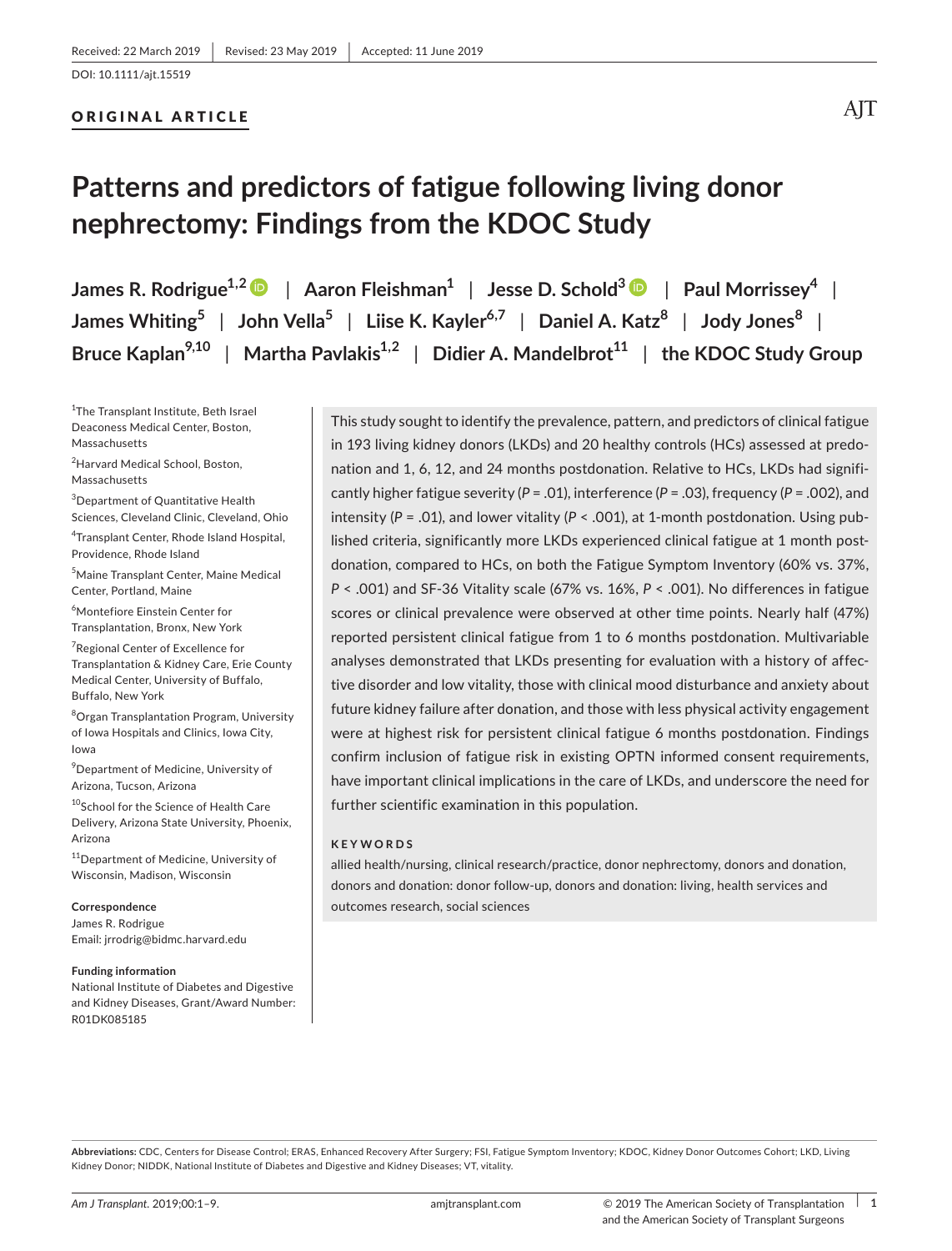## **1** | **INTRODUCTION**

Fatigue is a common symptom following surgery. Its intensity and duration can prolong recovery, adversely impacting quality of life and delaying return to baseline functioning. Healthy adults undergoing laparoscopic donor nephrectomy are known to experience fatigue following donation, although most donors recover within a few months.<sup>1-4</sup> For some, however, fatigue persists for months, although it is unknown if fatigue levels differ substantially from non-donors.5-10.

Studies that examined fatigue following donor nephrectomy were mostly single-center cross-sectional studies and none were conducted in the United States.<sup>1-12</sup> In one prospective study of 105 living kidney donors (LKDs) in The Netherlands, Minnee et al<sup>4</sup> found that average fatigue scores worsened significantly from predonation to 1 month postdonation, but returned to predonation levels at 3, 6, and 12 months postdonation. In a multi-center study of 230 Dutch LKDs, Wirken et al<sup>10</sup> found higher fatigue levels at 6 and 12 months postdonation compared with predonation. Higher predonation fatigue, lower physical quality of life, younger age, and longer hospitalization predicted more fatigue at 6 months postdonation. In both studies, longitudinal changes in LKD fatigue were not compared with contemporaneous non‐donors and no distinctions were made between normal and clinical fatigue.

Further prospective characterization of fatigue may help clinicians better inform potential LKDs of the short‐ and possibly longer‐term nature of fatigue postdonation. Identifying adults at higher risk of persistent clinical fatigue may guide implementation of preventative interventions to mitigate this adverse outcome. In this study, we sought to identify the prevalence, pattern and predictors of clinical fatigue in a prospective, multi-center LKD cohort in the United States. Based on prior studies of LKDs<sup>4,6,10-12</sup> and non-donors, $^{13}$  we hypothesized that (A) clinical fatigue would peak at 1 month postdonation, with a return to baseline levels of fatigue for the majority of donors by 6 months postdonation, and (B) being female, younger age, higher mood distress, and less physically activity would be associated with persistent clinical fatigue postdonation.

#### **2** | **METHODS**

#### **2.1** | **Kidney donor outcomes cohort (KDOC)**

Funded by the National Institute of Diabetes and Digestive and Kidney Diseases (NIDDK), this study included a prospective observational cohort of LKDs at six centers in four Organ Procurement and Transplant Network (OPTN) regions: Massachusetts, Maine, and Rhode Island (Region 1); Arizona (Region 5); Iowa (Region 8); and New York (Region 9). LKDs and their transplant recipients were enrolled from September 2011 to November 2013. In addition, healthy controls (HCs) were enrolled if they completed donation evaluation but did not donate because (A) of anatomical issues on imaging, (B)

the patient received a kidney from another donor, or (C) the patient was de-listed for reasons other than transplantation.

Each center used their existing evaluation processes and eligibility criteria in selecting donor candidates. LKDs and HCs were informed about the study following donation evaluation and approval by the evaluation team. After written informed consent, LKDs and HCs completed questionnaire assessments at predonation and at 1, 6, 12, and 24 months postdonation (or, for HCs, after study enrollment). Medical data were captured by on-site research personnel and transmitted electronically to the coordinating site. Participants received \$20 for completion of each assessment. Institutional Review Boards at all centers approved the study, which was registered on ClinicalTrials.gov (NCT01427452).

#### **2.2** | **Fatigue assessment**

#### **2.2.1** | **Fatigue Symptom Inventory**

The 14‐item Fatigue Symptom Inventory (FSI) measures fatigue severity (four items:  $1 = not$  at all fatigued to  $10 = as$  fatigued as I could be), frequency (number of days in past week felt fatigued, 0 to 7), intensity (extent of each day felt fatigued,  $1$  = none of the day to 10 = entire day), and perceived interference with general activity level, concentration, relationships, life enjoyment, and mood (7 items:  $1 =$  no interference to  $10 =$  extreme interference).<sup>14</sup> One additional item assesses the daily fatigue pattern (not at all fatigued, worse in morning, worse in afternoon, worse in evening, no consistent daily pattern). A composite fatigue severity score is calculated by averaging the four severity items, with a higher score indicating more fatigue. A total fatigue interference score is obtained by summing the seven interference items, with a higher score indicating more fatigue interference. The FSI has been used with medical patients, with strong evidence of convergent, divergent, and construct validity.<sup>15</sup> Internal consistencies of severity and disruptiveness items across all assessment points were acceptable (Cronbach's alpha: 0.84 to 0.90 for severity, 0.90 to 0.95 for interference). A clinical cut‐off score has not been identified for LKDs; however, Goedendorp et  $al^{16}$  found that a two-item composite index was most robust as a screening tool for clinical fatigue in women with breast cancer. Using their criteria, ratings for the following two items were summed: "Rate your level of fatigue on the day you felt most fatigued in the past week" and "Rate how much in the past week fatigue interfered with your normal work activity (includes both work outside the home and housework)" (range 0‐20), with a score ≥8 considered clinically significant.

#### **2.2.2** | **SF‐36 Vitality scale**

The SF-36 Health Survey<sup>17</sup> is a widely used and validated measure of health-related quality of life. The four-item vitality (VT) scale measures energy and fatigue, asking respondents how much time in the past 4 weeks they felt full of pep, energetic, worn out, and tired (5‐point scale ranging from all of the time to none of the time).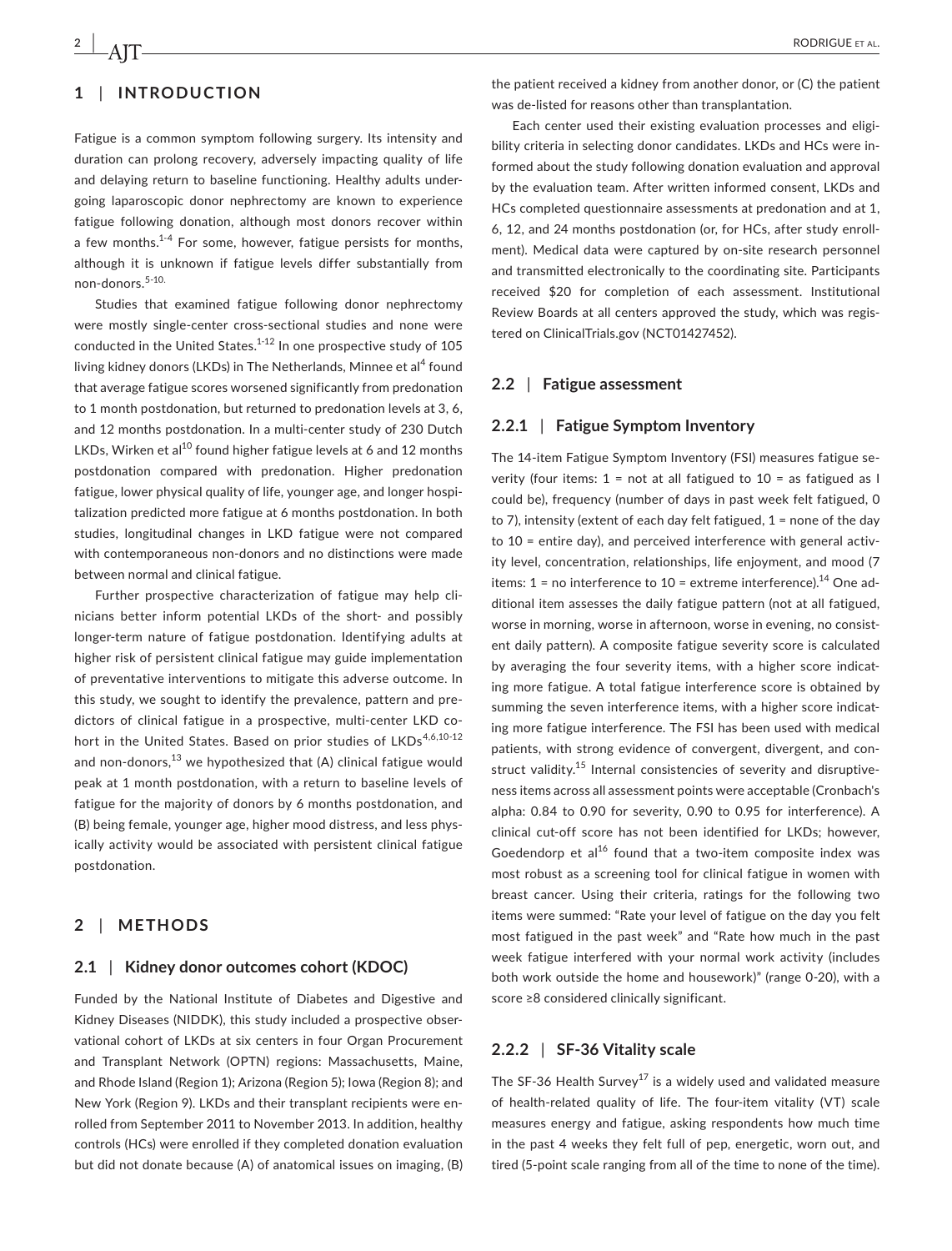Standardized scale scores range from 0 to 100, with lower scores indicating more fatigue. Internal consistencies across all LKD assessments were acceptable (Cronbach's alpha: 0.87 to 0.91). VT scores <50 and ≤45 both have been used to identify clinically meaningful fatigue.<sup>5,16,18</sup> The more stringent VT score (≤45) was used to represent clinical fatigue in this study, as it was used by de Groot et  $a<sup>5</sup>$  in their study of LKDs and likely increases the robustness of our findings.

## **2.3** | **Possible predonation predictors of persistent clinical fatigue**

Persistent clinical fatigue was operationalized as having clinical fatigue on at least one fatigue measures (FSI, SF‐36 VT) at both 1‐ and 6-month assessments.

### **2.3.1** | **Sociodemographic characteristics**

Age, sex, race/ethnicity, education, marital status, employment, health insurance, household income, and donor-recipient relationship were examined.

#### **2.3.2** | **Predonation clinical characteristics**

Predonation clinical variables included: body mass index (BMI), systolic and diastolic pressures, smoking, substance abuse, mood disturbance, fear of kidney failure, fatigue severity (FSI), vitality (SF‐36), and physical activity. Smoking was self‐reported as any cigarette smoking in the past year (yes/no). Mood disturbance was assessed by summing 10 anxiety, depression, and anger adjectives from the Profile of Mood States<sup>19</sup> (POMS; Cronbach's  $\alpha$  = 0.83), with higher score indicating more mood disturbance. A total score >10 indicates possible mood disturbance.<sup>19,20</sup> Fear of kidney failure was assessed using the Fear of Kidney Failure questionnaire<sup>21</sup> (FKF; Cronbach's  $\alpha$  = 0.91), with higher scores indicating more anxiety and worry about kidney injury/failure postdonation. A score >10 suggests a clinically meaningful anxiety about future kidney-related health.<sup>21</sup> Physical activity was self‐reported as amount of time engaged in moderate‐intensity and vigorous‐intensity physical activity in a typical week, as well as number of days in a typical week engaged in muscle‐strengthening activity. Participants were classified as meeting or not meeting national and international recommendations $22,23$ that adults engage in a weekly minimum of 150 minutes of moderate-intensity activity, 75 minutes of vigorous-intensity activity, or an equivalent combination of moderate- and vigorous-intensity activity, and at least 2 days weekly of muscle‐strengthening activity.

#### **2.3.3** | **Surgical and postsurgery recovery variables**

Operative time (minutes), kidney removed (right/left), surgical complications (yes/no), re‐operation (yes/no), hospitalization duration (hours), re‐hospitalization (yes/no), systolic and diastolic pressures, kidney function at 1 and 6 months, any clinical mood disturbance or any fear of kidney failure within 6 months postdonation, total minutes of physical activity per week at 1 and 6 months postdonation assessment, and time (days) between donation and return to work were examined. To assess kidney function, serum creatinine was used to calculate renal clearance with the Cockcroft-Gault equation<sup>24</sup> at baseline and at 1 and 6 months postdonation. Only serum creatinine values obtained ±30 days of the postdonation fatigue assessments were used. We used the percent change in renal clearance from baseline to the 6‐month assessment in examining its relationship to persistent clinical fatigue.

#### **2.4** | **Statistical analysis**

Cohort characteristics, fatigue outcomes and predictor variables were summarized using descriptive statistics (frequency counts with percentages for categorical variables, means with standard deviations for continuous variables). LKD characteristics were compared to the 12 799 United States adults who donated a kidney during study enrollment using Fisher's exact and chi‐squared tests.<sup>25</sup> The *t*tests for continuous variables and chi‐squared or Fisher's exact tests for categorical variables were calculated to examine LKD and HC differences on sociodemographic characteristics and fatigue measures at all time points. The *t*-tests were calculated to examine differences between LKDs and HCs on FSI severity, interference, frequency, and intensity, and on the SF‐36 VT. The percentage of LKDs and HCs who met clinical fatigue criteria on the FSI and SF36 VT scale at each time point was calculated and compared using Fisher's exact test.

Next, we used unadjusted logistic regression models to examine the relationship between LKD sociodemographic, clinical, and surgical characteristics and persistent clinical fatigue. Only LKDs who completed the predonation assessment and the 1- and 6-month assessments were included in the model. To assess for multicollinearity, we examined the variance inflation factor (>5 indicating multicollinearity) and the correlation coefficients among predictor variables (*r* > 0.80 indicating multicollinearity). Variables with *P* < .10 in the univariate screen were included in the multivariable regression model. Finally, we examined the prevalence of LKDs with persistent clinical fatigue through the 12‐ and 24‐month assessments, ie, clinical fatigue, as defined above, at all postdonation time points. For all analyses, a *P* value <.05 was considered statistical significant. All data were managed in REDCap and statistical analyses were conducted using SPSS (Chicago, IL).

#### **3** | **RESULTS**

#### **3.1** | **KDOC characteristics**

The 193 LKDs who completed donation and 20 HCs enrolled in KDOC were the focus of analysis. Participation rates for LKDs and HCs were 84% and 83%, respectively. Table 1 summarizes sociodemographic, predonation clinical, and surgical characteristics. There were no significant differences between LKDs and HCs on any baseline characteristics. Donor sociodemographic characteristics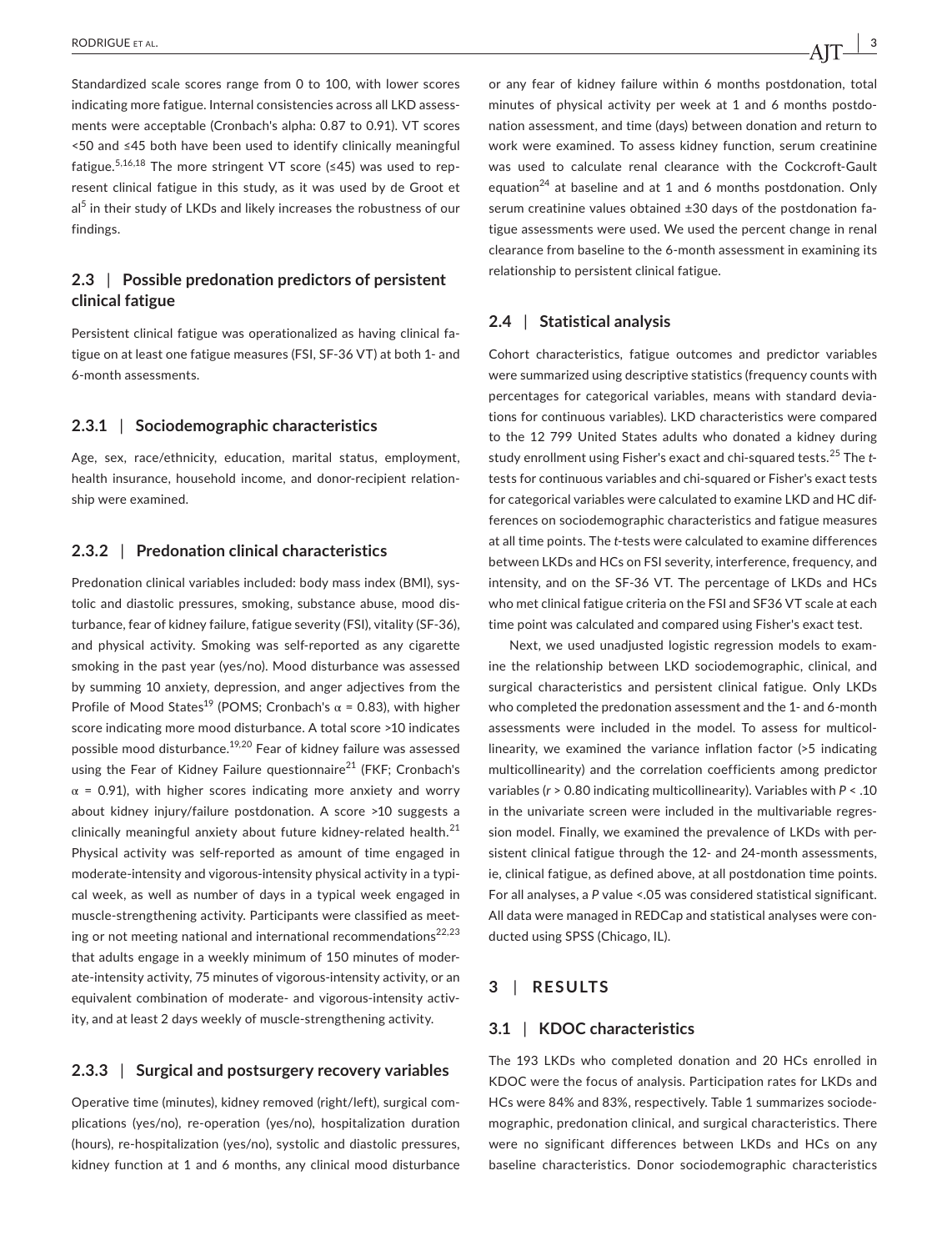TABLE 1 Sociodemographic, predonation clinical, and surgical characteristics of the KDOC living kidney donors and healthy controls

| Characteristic                                                            | Donors ( $n = 193$ ) | Controls ( $n = 20$ ) | P value           |
|---------------------------------------------------------------------------|----------------------|-----------------------|-------------------|
| Sociodemographic                                                          |                      |                       |                   |
| Age, y, mean (SD)                                                         | 42.6 (11.8)          | 41.1(15.0)            | .60               |
| Sex, female, n (%)                                                        | 122 (63)             | 12 (60)               | .78               |
| Race, White, non-Hispanic, n (%)                                          | 147 (76)             | 14 (70)               | .54               |
| Education, college or professional degree, n (%)                          | 98 (51)              | 10(50)                | .95               |
| Marital status, married/partnered, n (%)                                  | 99 (51)              | 11(55)                | .75               |
| Work status, employed, n (%)                                              | 152 (79)             | 15(75)                | .70               |
| Health insurance, yes, n (%)                                              | 172 (89)             | 18 (90)               | .90               |
| Household income, ≥\$50 000, n (%)                                        | 123 (64)             | 10(50)                | .23               |
| Relationship to recipient/donor, n (%)                                    |                      |                       | .07               |
| Biological                                                                | 111 (58)             | 7 (35)                |                   |
| Spouse                                                                    | 32(17)               | 3(15)                 |                   |
| Unrelated                                                                 | 50 (26)              | 10(50)                |                   |
| <b>Predonation clinical</b>                                               |                      |                       |                   |
| Body mass index, mean (SD)                                                | 27.1(3.8)            | 27.1(3.2)             | 1.00              |
| Systolic blood pressure, mean (SD)                                        | 123.6 (12.6)         | 119.5(11.0)           | .16               |
| Diastolic blood pressure, mean (SD)                                       | 77.5 (8.9)           | 73.6(8.7)             | .06               |
| Renal clearance <sup>a</sup> , mean (SD)                                  | 118.5 (30.2)         | —                     | $\qquad \qquad -$ |
| Smoking history in past year, yes, n (%)                                  | 30(16)               | 4(20)                 | .60               |
| History of mood disorder, yes, n (%)                                      | 46 (24)              | 1(5)                  | .05               |
| History of substance abuse (remission), yes, n (%)                        | 11(6)                | 3(15)                 | .11               |
| SF-36 physical health component, mean (SD)                                | 57.2 (4.9)           | 56.2(4.6)             | .38               |
| SF-36 mental health component, mean (SD)                                  | 54.3(6.5)            | 53.2 (10.7)           | .47               |
| Physical activity in typical week                                         |                      |                       |                   |
| Moderate intensity, yes, n (%)                                            | 156 (81)             | 14 (70)               | .15               |
| Moderate intensity, min, mean (SD)                                        | 222.1 (214.9)        | 281.1 (358.9)         | .28               |
| Vigorous intensity, yes, n (%)                                            | 99 (51)              | 11 (55)               | .75               |
| Vigorous intensity, min, mean (SD)                                        | 88.5 (128.6)         | 146.8 (180.2)         | .07               |
| Muscle strengthening, days, mean (SD)                                     | 2.0(1.9)             | 2.4(1.9)              | .37               |
| Meets national and international physical activity guidelines, yes, n (%) | 84 (44)              | 8(40)                 | .76               |
| Surgical                                                                  |                      |                       |                   |
| Operative time, min, mean (SD)                                            | 182.7 (59.0)         | —                     |                   |
| Kidney removed, left, n (%)                                               | 175 (91)             |                       |                   |
| Surgical complication, yes, n (%)                                         | 50 (26)              |                       |                   |
| Re-operation, yes, n (%)                                                  | 4(2)                 |                       |                   |
| Hospital duration, h, mean (SD)                                           | 73.6 (23.4)          |                       |                   |
| Re-hospitalization, yes, n (%)                                            | 8(4)                 |                       |                   |

Abbreviations: KDOC, Kidney Donor Outcomes Cohort; SD, standard deviation.

aCalculated using Cockcroft-Gault equation.

were comparable to the population of US LKDs, although the KDOC sample included more college educated donors (51% vs 41%,  $P = .01$ ).<sup>25</sup>

Most donors completed fatigue assessments predonation (n = 189, 98%) and 1 (n = 177, 92%), 6 (n = 161, 83%), 12 (n = 156, 81%), and 24 (n = 163, 85%) months postdonation. On average,

predonation assessments were completed 6.3 days prior to surgery. Most (n = 182, 94%) completed the predonation assessment and at least one postdonation assessment, and 138 (72%) completed fatigue assessments at all postdonation time points. Older donors were more likely than younger donors to have completed ≥1 postdonation assessment (43.0 years vs. 31.6 years, *P* = .01).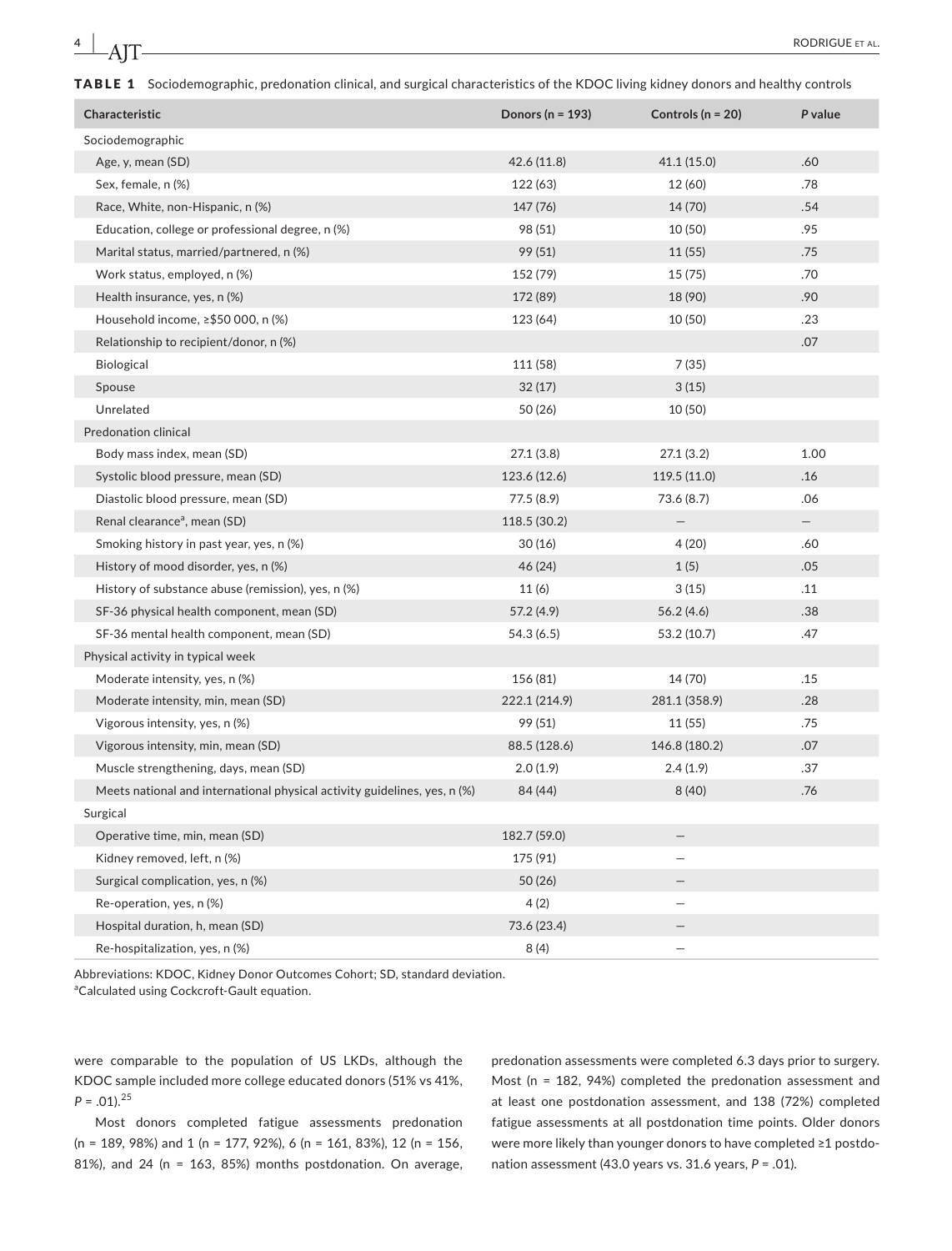#### **3.2**  | **Fatigue outcomes: Donors vs. controls**

With the exception of the 1-month postdonation assessment, LKDs and HCs did not differ significantly from each other on fatigue out comes ( *P* > .05) (Table 2). One month after donation, LKDs reported significantly more fatigue severity ( *P* = .01), interference ( *P* = .03), frequency (P = .002), and intensity (P = .01) on the FSI and significantly less vitality (ie, more fatigue) on the SF‐36 VT scale ( *P* < .001) than HCs. Compared to HCs, a higher proportion of LKDs were clas sified as having clinical fatigue at 1 month postdonation on both the FSI (37% vs. 60%, *P* = .04) and SF‐36 VT scale (16% vs. 67%, *P* < .001) (Figures 1 and 2, respectively).

#### **3.3**  | **Persistent clinical fatigue**

Of the 155 donors who completed 1 and 6 month postdonation assessments, 50 (32%) had persistent clinical fatigue, ie, clinical fatigue at both time points following surgery. The daily pattern of clinical fa tigue for these LKDs was described as worse in the morning (n = 7, 14%), afternoon (n = 12, 24%), evening (n = 15, 30%), or as having no consistent daily pattern (n = 16, 32%). In multivariable analysis, mood disorder history, lower SF‐36VT score at predonation, clinical mood disturbance and clinical fear of kidney failure postdonation, and fewer minutes per week (on average) of total physical activity (moderate + vigorous-intensity exercise) at 6 months postdonation were significantly associated with persistent clinical fatigue postdonation (Table 3).

Of the 50 LKDs with persistent clinical fatigue at 6 months post donation, 19 (38%) reported fatigue resolution by the 12‐month as sessment, 26 (52%) reported continued clinical fatigue at 12 months, and 5 (10%) did not complete the assessment. Compared to those with clinical fatigue resolution, LKDs with persistent clinical fatigue at 12 months postdonation were more likely to report clinical mood disturbance (37% vs. 88%, *P* = .001) and less likely to engage in any vigorous physical activity (73% vs. 43%, *P* = .04) at the 12‐month assessment. There were no other statistically significant differences between those with continued clinical fatigue vs. clinical fatigue res olution a year after donation. Finally, of the 26 LKDs who reported persistent clinical fatigue at 1, 6, and 12 months postdonation, 24 (92%) continued to report clinical fatigue at 24 months postdona tion. Considering the entire KDOC sample (n = 193), 26 (13%) and 24 (12%) LKDs reported persistent clinical fatigue through the 12 and 24 month postdonation assessment, respectively.

#### **4**  | **DISCUSSION**

Fatigue following surgery, including donor nephrectomy, is com mon and clinically expected. $1-4$  Potential causes of fatigue include many pre-, peri-, and postoperative factors, including nutritional status, exercise capacity, anesthesia exposure and duration, ane mia secondary to blood loss, nutritional recovery, hydration, sleep disruption, and medications. It is not surprising, therefore, that the prevalence of clinical fatigue at 1 month postdonation was much

 $HC (n = 15)$ LKD (n = 139) HC (n = 177) HC (n = 177) LKD (n = 1401) HC (n = 150 LN = 156) HC (n = 170 HC (n = 140 HC (n = 15  $\widehat{10}$ 11.1 (6.4) 13.5 (11.7) 20.2<sup>a</sup> (12.6) 13.7 (12.6) 13.5 (10.5) 13.5 (10.5) 13.6 (10.1) 13.6 (11.0) 13.3 (9.5) 14.3 (12.5)  $(8.7)$  $(1.3)$ 5 2.8 (1.5) 2.8 (1.4) 3.9a (1.8) 2.8a (1.4) 2.9 (1.8) 2.6 (1.3) 2.9 (1.9) 3.0 (1.4) 2.9 (1.7) 2.9 (1.3) 1.8 (1.8)  $4.1^8$  (2.5)  $2.2^9$  (2.1)  $2.4$  (2.1)  $2.3$  (2.1)  $2.4$  (1.8)  $2.4$  (1.8)  $2.3$  (2.5)  $2.5(1.7)$  $2.4 \, (1.4)$   $2.3 \, (1.6)$   $3.8^\circ \, (2.1)$   $2.9 \, (1.6)$   $2.9 \, (1.6)$   $2.9 \, (2.1)$   $2.9 \, (2.1)$   $2.5 \, (1.7)$ SF–36 Vitality<sup>3</sup> 57.8 (7.8) 56.3 (9.4) 43.9° (10.5) 54.7 (9.6) 57.6 (8.2) 55.6 (9.6) 55.6 (9.4) 55.6 (9.4) 55.7 (8.7) 14.3 (12.  $\ddot{\Omega}$ 24 months postdonation 55.7 **Predonation 1 month postdonation 6 months postdonation 12 months postdonation 24 months postdonation**  $2.9$  $2.3$  $LKD(n = 163)$  $(2.1)$  $(1.7)$  $13.3(9.5)$  $2.7(1.8)$  $(9.4)$  $2.9$  $2.3$ 55.6  $HC(n = 17)$  $13.6(11.0)$  $3.0(1.4)$  $2.4(1.8)$  $(2.1)$ 56.3 (7.8) 12 months postdonation 2.9  $LKD(n = 156)$ 13.0 (10.1) 2.9 (2.0)  $2.9(1.9)$  $2.2(2.1)$ 55.6 (9.6)  $HC(n = 18)$ 13.5 (10.5)  $2.6(1.3)$  $2.3(1.0)$ 57.6 (8.2)  $2.3(1.9)$ 5 months postdonation  $LKD(n = 161)$ 13.7 (10.9)  $2.4(2.1)$  $2.9(2.1)$ 54.7 (9.6)  $2.9(1.8)$  $13.4^a(11.6)$  $HC(n = 19)$  $2.8^a(1.4)$  $2.2^a(2.1)$  $2.5^a(1.6)$ 55.5<sup>ª</sup> (9.2) month postdonation <sup>a</sup>Indicates statistically significant difference (P < .05) between LKD and HC aIndicates statistically significant difference (*P* < .05) between LKD and HC  $LKD(n = 177)$  $20.2^a(12.0)$ 43.9<sup>ª</sup> (10.5)  $3.9^{a}(1.8)$  $4.1<sup>a</sup> (2.5)$  $3.8^a(2.1)$ Abbreviations: HC, healthy controls; LKD, living kidney donors. Abbreviations: HC, healthy controls; LKD, living kidney donors.  $HC(n = 19)$  $13.5(11.7)$  $2.3(1.6)$  $2.2(1.8)$  $2.8(1.4)$ 56.3 (9.4)  $LKD(n = 189)$ Predonation Fatigue Symptom Inventory (FSI)<sup>b</sup> Fatigue Symptom Inventory  $(FSI)^b$  $2.8(1.5)$ 11.1 (6.4)  $1.8(1.8)$  $2.4(1.4)$ 57.8 (7.8) Frequency, days, Frequency, days, Intensity, mean Intensity, mean SF-36 Vitality<sup>3</sup> Severity, mean Severity, mean Interference, Interference, **Psychosocial**  mean (SD) mean (SD) Psychosocial outcome **outcome** (SD) (SD)

TABLE 2 Fatigue outcomes for LKD and HC at each assessment time point

 $\mathbf{\Omega}$ 

TABLE

Fatigue outcomes for LKD and HC at each assessment time point

Pratigue Symptom Inventory (FSI): Severity (average of 4 items, 1 = not at all fatigued to 10 = as fatigued as you could be, range 1 to 10), Interference (sum total of 7 items, 1 = no interference to 10 = extreme interference, total range 7 to 70), Frequency (# days in past week felt fatigued, range 0 to 7), Intensity (how much of day, on average, felt fatigued, 1 = none of the day to 10 = the entire day, range bFatigue Symptom Inventory (FSI): Severity (average of 4 items, 1 = not at all fatigued to 10 = as fatigued as you could be, range 1 to 10), Interference (sum total of 7 items, 1 = no interference to 10 = extreme interference, total range 7 to 70), Frequency (# days in past week felt fatigued, range 0 to 7), Intensity (how much of day, on average, felt fatigued, 1 = none of the day to 10 = the entire day, range 1 to 10).

5F-26 Vitality scale: 4 items, standardized score range 0 to 100, lower score = more fatigue cSF‐26 Vitality scale: 4 items, standardized score range 0 to 100, lower score = more fatigue.

 $AT -$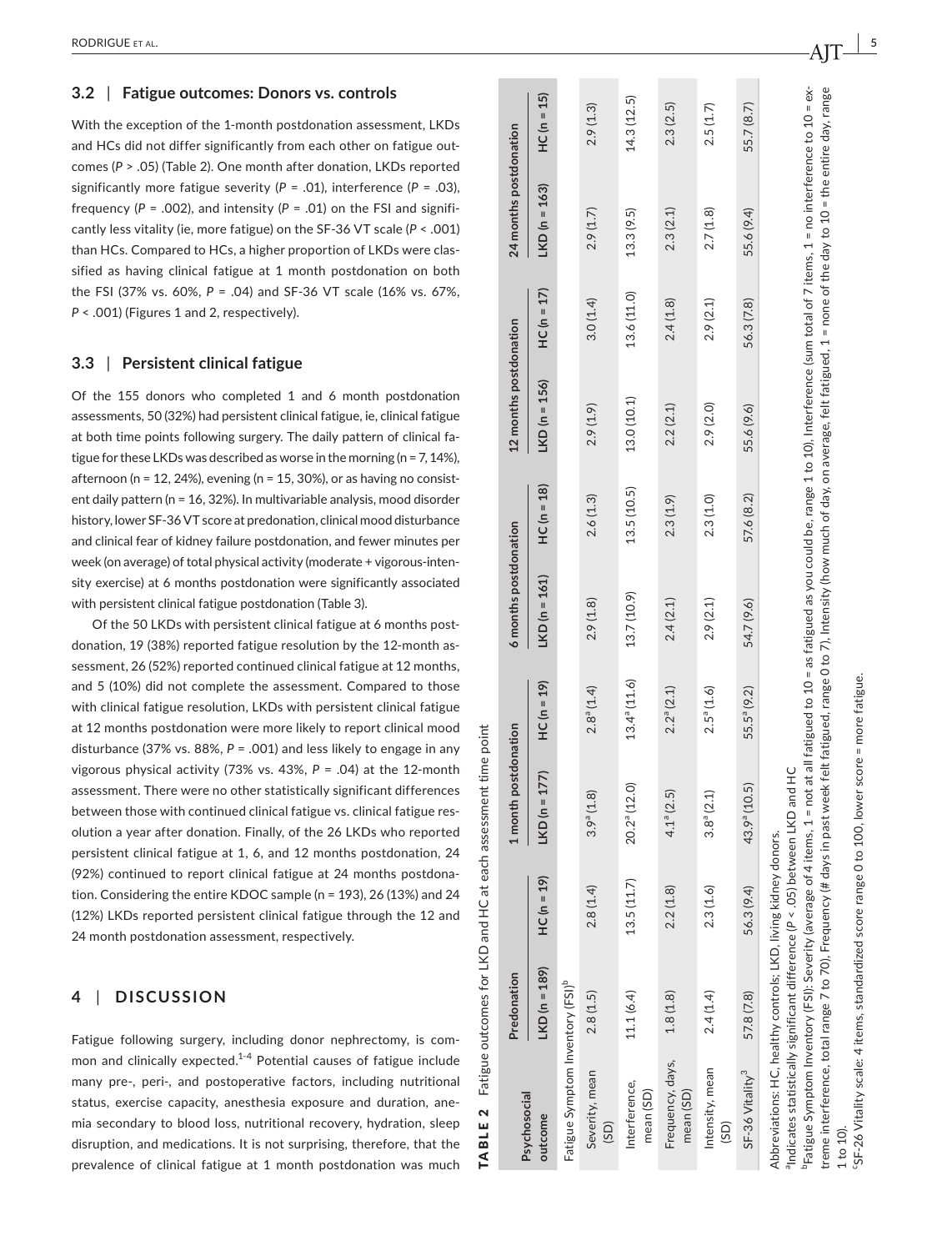



higher for LKDs than for non‐donors. Clinical fatigue in LKDs was manifested by higher fatigue severity, more days and more time feeling fatigued, and fatigue's interference with other aspects of daily life. This finding is consistent with our clinical experience and prior research, $2-4,8$  and it confirms the OPTN requirement that potential LKDs be informed of the risk of clinical fatigue. Importantly, most LKDs reported resolution of clinical fatigue by the 6-month assessment. Unfortunately, the timing of assessments did not allow us to determine precisely how long clinical fatigue lasted until its resolution, although the prevalence of clinical fatigue in LKDs did not differ significantly from non‐donors beyond the 1‐month assessment. Studies are needed to assess the natural progression of clinical fatigue after donation, which would provide potential LKDs and clinicians with more granular information about its duration.

For LKDs whose early postoperative clinical fatigue persisted for at least 6 months, their fatigue was more severe and more debilitating than so-called "normal" fatigue experienced by nondonors or other LKDs. Their fatigue interfered more with general activity, work inside and outside the home, concentration ability, relationships, mood, and general enjoyment of life. Notably, most of these LKDs did not have clinical fatigue prior to donation. While one-third of LKDs with clinical fatigue at 6 months reported complete resolution by the 1‐year assessment, we were surprised to find a small LKD cohort (n = 24, 12%) with persistent clinical fatigue lasting 24 months postdonation. Others have found that fatigue is present in former LKDs several years after donation, $5-7,9,27$  but this is the first study reporting on the prevalence of persistent *clinical* fatigue up to 2 years postdonation. While we cannot say that donation caused

FIGURE 1 Percentage of living donors and healthy controls at each assessment time point meeting Fatigue Symptom Inventory (FSI) criteria for clinical fatigue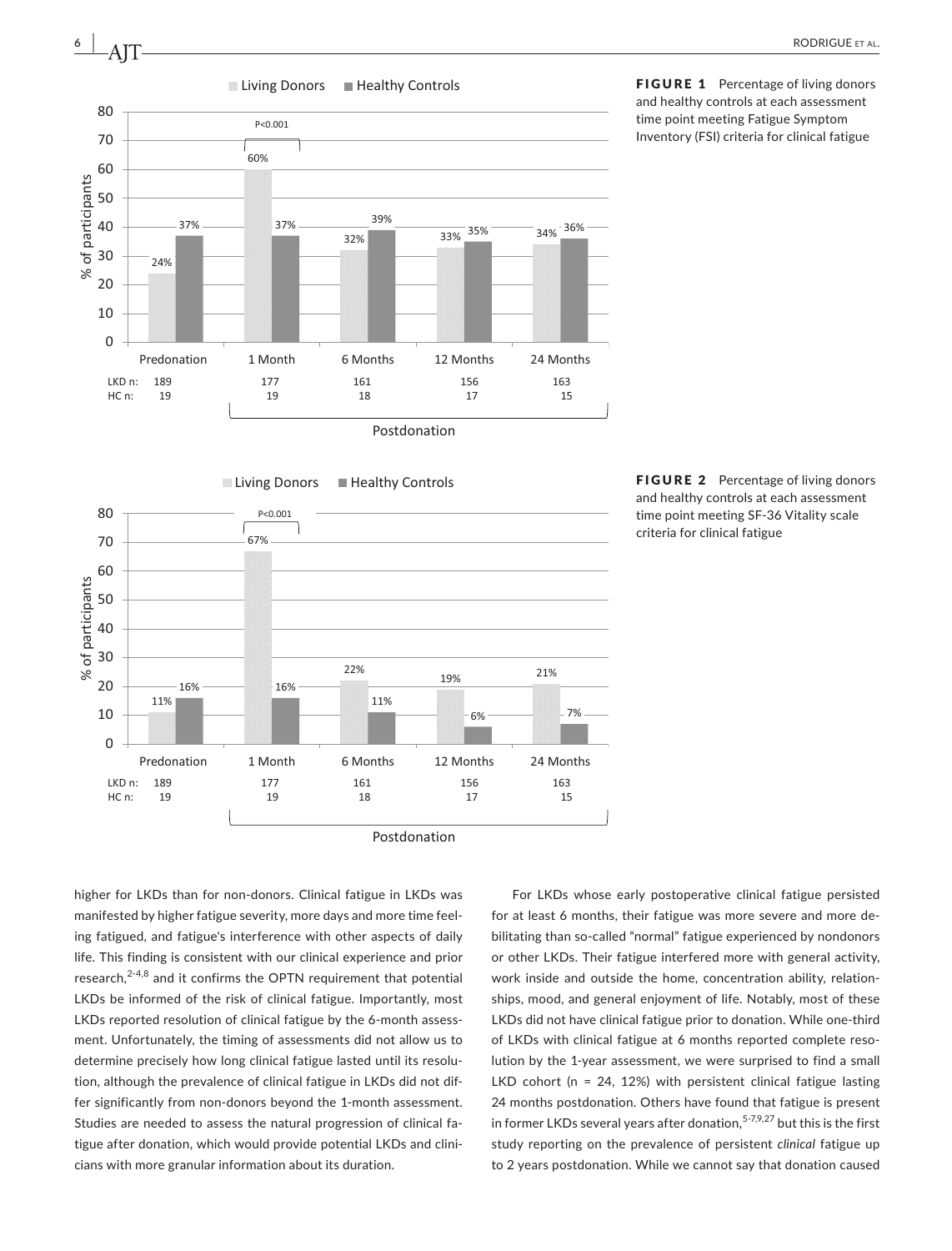TABLE 3 Multivariable predictors of persistent clinical fatigue 6 months postdonation

| <b>Variables</b>                                                         | <b>Unadjusted</b><br>OR (95% CI) | P value | <b>Adjusted OR (95%</b><br>CI | P value |
|--------------------------------------------------------------------------|----------------------------------|---------|-------------------------------|---------|
| Predonation variables                                                    |                                  |         |                               |         |
| History of affective disorder,<br>yes                                    | 2.96(1.38,<br>6.36               | .005    | 2.36 (1.05, 5.34)             | .04     |
| Fear of kidney failure, yes                                              | 4.19(1.65,<br>10.42              | .002    | 2.22(0.74, 6.64)              | .15     |
| <b>FSI</b>                                                               | 1.62(1.26,<br>2.08               | < 0.01  | 1.14(0.83, 1.56)              | .43     |
| Vitality (SF-36)                                                         | 0.90(0.85,<br>0.95)              | 0.001   | 0.93(0.87, 0.99)              | .03     |
| Postdonation variables                                                   |                                  |         |                               |         |
| Mood disturbance                                                         | 4.33 (1.95,<br>9.62)             | 0.001   | 2.65(1.04, 6.73)              | .04     |
| Fear of kidney failure                                                   | 3.34(1.59,<br>7.01               | .001    | 2.20(1.03, 5.22)              | .04     |
| Total minutes of physical<br>activity per week, on aver-<br>age, 6 month | 0.80(0.73,<br>0.85)              | < 0.01  | 0.93(0.82, 0.98)              | .02     |

Abbreviations: CI, confidence interval; FSI, Fatigue Severity Index; OR, odds ratio.

long-term clinical fatigue, it is a clinical outcome that warrants inclusion in ongoing LKD surveillance efforts.<sup>26</sup>

We found that LKDs with a history of affective disorder and those with elevated distress after donation are at risk for persistent clinical fatigue postdonation, a finding that is consistent with prior studies of LKDs and other patient populations.<sup>5,27-29</sup> It is important to emphasize the bidirectional nature of this relationship, particularly postdonation. Anxiety about future kidney failure, for instance, may contribute to some LKDs being more hypervigilant about even subtle variations in energy or fatigue. Heightened anxiety may also lead to avoidance of physical activity, sleep dysregulation, and emotional exhaustion, which collectively may exacerbate symptoms of fatigue. Additionally, LKDs who engaged in less physical activity were more likely to experience persistent clinical fatigue. Minimal physical activity and time spent in sedentary behaviors impacts fatigue levels in other surgical patients.<sup>29-31</sup> Surgery followed by physical Inactivity may lead to physical deconditioning, which makes daily activities more challenging and increases the likelihood of persistent clinical fatigue.

Interestingly, sociodemographic, surgical, and medical variables we examined were not significant predictors of persistent clinical fatigue. We hypothesized that women would report more fatigue than men following donation based on prior findings,  $6,11,12$  but this was not supported. It is likely that factors other than biological sex are more critical to developing clinical fatigue, including those that we did not assess (eg, caregiving demands). Schachtner and Reinke<sup>32</sup> showed that fatigue may be more prominent for those who undergo left-sided nephrectomy, perhaps secondary to transection of adrenal vessels resulting in latent adrenal insufficiency. However, as noted by Burn et al,<sup>33</sup> while there appears to be a transiently reduced adrenocortical responsiveness in left‐sided donor nephrectomy, functioning returns to baseline after 28 days. In our study, fatigue did not vary significantly based on which kidney was removed. Also, hospital length of stay, number of complications, and renal clearance were not associated with fatigue. De Groot et al<sup>5</sup> also found that renal clearance was not associated with quality of life or fatigue following donation. It is possible that a more dramatic decline in renal function is necessary to impact fatigue, particularly since change in renal clearance due to surgery is likely qualitatively different than a progressive decline and still provides ample function for healthy living.

Based on our findings, potential LKDs should be informed about the high likelihood of clinical fatigue 1 month following surgery and that this fatigue is likely to interfere with many daily activities during the recovery period. However, they should also be reassured that clinical fatigue typically resolves between 1 and 6 months postdonation and that its prevalence does not differ from that of non-donors in the long term. LKDs with known mood disturbance or anxiety about future kidney health should be informed that they are at a higher risk for more persistent clinical fatigue lasting 6 months or longer, as are those engaged in minimal or no physical activity. During postdonation follow‐up visits, LKDs should be screened for fatigue and to determine any adverse impact on daily activities. Both the FSI twoitem composite we used to identify clinical fatigue and the SF‐36 VT scale are brief, validated measures that appear to be sensitive to change over time. $34$  If clinical fatigue is present on either measure, LKDs should be counseled about undergoing further evaluation and possible treatment. Physical activity, psychosocial, mind‐body, and pharmacological treatments may be effective in attenuating clinical fatigue.35,36 Also, Enhanced Recovery After Surgery (ERAS) interventions offer potential to reduce pain and fatigue after surgery and facilitating return to activities sooner in surgical patients.  $37,38$  ERAS protocols vary considerably but generally are a multidisciplinary and patient-centered approach designed to reduce a patient's stress response to surgery, maximize their physiologic function, and facilitate a quicker recovery and return to normal activities. This approach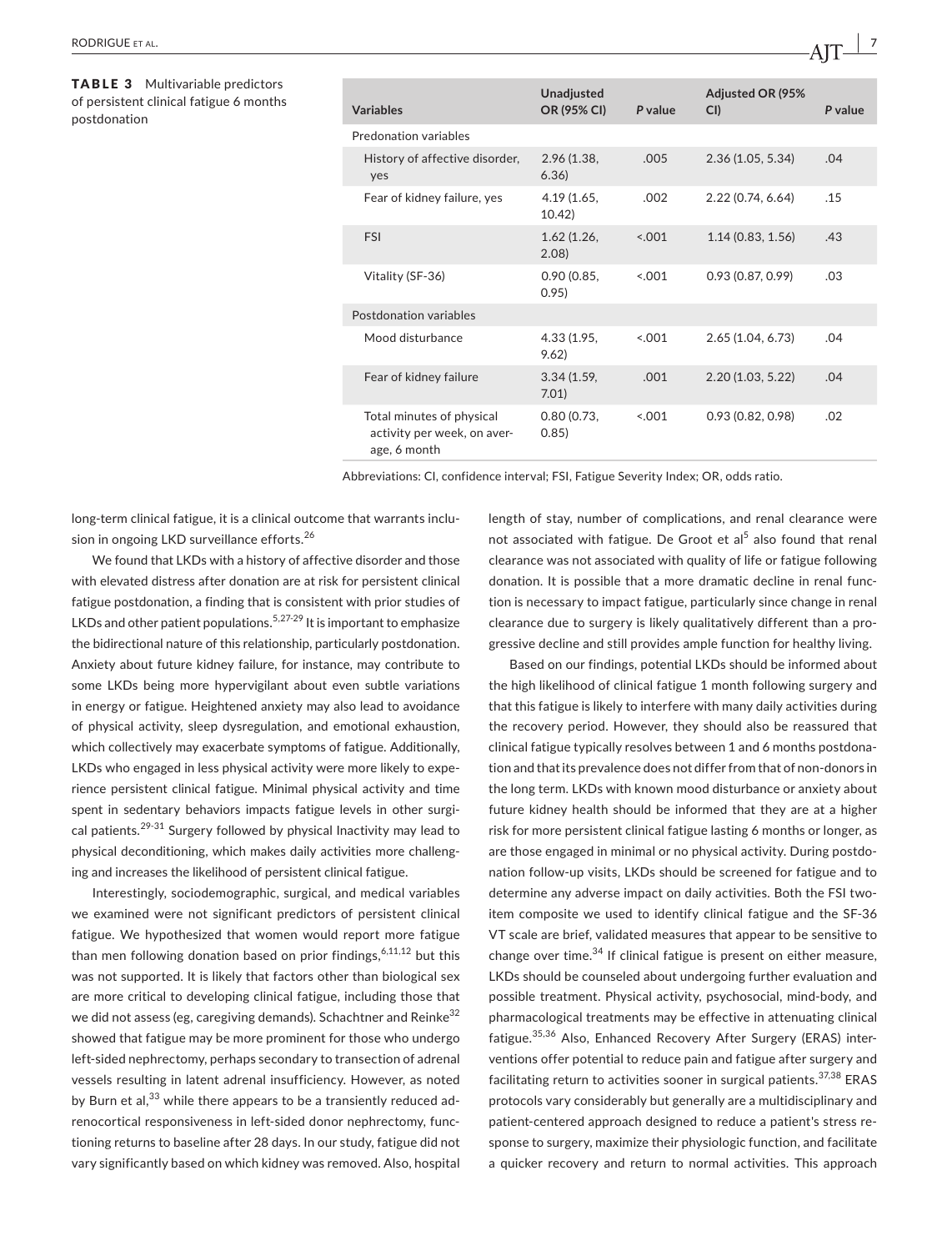commonly includes pre‐surgery patient education, behavioral risk reduction (eg, smoking cessation), and carbohydrate‐rich beverages, goal‐directed fluid management, limited use of drains, multidisciplinary opioid sparing pain management, and early oral nutrition and mobilization postoperatively. Early studies of ERAS in the context of living donation are promising, although fatigue has not yet been integrated into outcomes assessment and follow‐up has been short-term.3,39-41

There are several notable limitations to the study. The KDOC study was designed to assess multiple patient‐reported outcomes, thus leading us to compromise some granularity in data collection. For instance, there are other measures of fatigue (eg, Multidimensional Fatigue Inventory; Checklist Individual Strength) that we did not use, thus preventing us from directly comparing our findings with those of others.<sup>4,5,10</sup> Also, the FSI and SF-36 VT yielded two different estimates of clinical fatigue prevalence, which may be due to the different time parameters patients are asked to consider when responding to questions (1 week for FSI vs. 4 weeks for SF‐36 VT). Also, the FSI clinical cut‐off score, which has been validated with cancer patients (primarily women), may be too low for LKDs, thus resulting in a higher proportion of LKDs in the clinical range, compared to the SF‐36 VT scale. Inferences about nephrectomy causing persistent clinical fatigue cannot be made, as there may be other factors contributing to both its onset and duration (eg, genetic, biological, nutritional, psychosocial). Additionally, it is not known whether fatigue following donor nephrectomy is any worse (prevalence, severity, duration) than fatigue following other abdominal surgeries. Finally, as we have noted elsewhere,<sup>20</sup> comparisons between LKDs and healthy non-donors should be considered in light of the very small HC sample size in our study. These limitations notwithstanding, findings confirm inclusion of fatigue risk in OPTN informed consent requirements, have important clinical implications in the care of LKDs, and underscore the need for further scientific examination in this population.

#### **ACKNOWLEDGMENTS**

This study was supported by Award No. R01DK085185 from the National Institute of Diabetes and Digestive and Kidney Diseases. The content is solely the responsibility of the authors and does not necessarily represent the official views of the National Institute of Diabetes and Digestive and Kidney Diseases or the National Institutes of Health. The authors gratefully acknowledge the hard work and dedication of the study coordinators and others at the six KDOC transplant centers who assisted in the completion of this project: Aws Aljanabi, Jonathan Berkman, Tracy Brann, Rochelle Byrne, Lauren Finnigan, Krista Garrison, Ariel Hodara, Tun Jie, Scott Johnson, Nicole McGlynn, Maeve Moore, Matthew Paek, Henry Simpson, Carol Stuehm, Denny Tsai, and Carol Weintroub.

#### **DISCLOSURE**

The authors of this manuscript have no conflicts of interest to disclose as described by the *American Journal of Transplantation*.

#### **DATA AVAILABILITY STATEMENT**

The data that support the findings of this study are available on request from the corresponding author. The data are not publicly available due to privacy or ethical restrictions.

#### **ORCID**

*James R. Rodrigue* <https://orcid.org/0000-0001-5589-4919> *Jesse D. Schol[d](https://orcid.org/0000-0002-5341-7286)* <https://orcid.org/0000-0002-5341-7286>

#### **REFERENCES**

- 1. Kok NF, Alwayn IP, Tran KT, Hop WC, Weimar W, Iizermans JN, Psychosocial and physical impairment after mini‐incision open and laparoscopic donor nephrectomy: a prospective study. *Transplantation*. 2006;82:1291-1297.
- 2. Bergman S, Feldman LS, Mayo NE, et al. Measuring surgical recovery: the study of laparoscopic live donor nephrectomy. *Am J Transplant*. 2005;5:2489-2495.
- 3. Mansour AM, El-Nahas AR, Ali-El-Dein B, et al. Enhanced recovery open vs laparoscopic left donor nephrectomy: a randomized controlled trial. *Urology*. 2017;110:98‐103.
- 4. Minnee RC, Bemelman WA, Polle SW, et al. Older living kidney donors: surgical outcome and quality of life. *Transplantation*. 2008;86:251-256.
- 5. de Groot IB. Stiggelbout AM, van der Boog PJ, Baranski AG, Marangvan de Mheen PJ; PARTNER‐Study Group. Reduced quality of life in living kidney donors: association with fatigue, societal participation and pre‐donation variables. *Transpl Int*. 2012;25:967-975.
- 6. Meyer K, Wahl AK, Bjørk IT, Wisløff T, Hartmann A, Andersen MH. Long‐term, self‐reported health outcomes in kidney donors. *BMC Nephrol*. 2016;17:8.
- 7. Gross CR, Messersmith EE, Hong BA, et al.; RELIVE Study Group. Health-related quality of life in kidney donors from the last five decades: results from the RELIVE study. *Am J Transplant*. 2013;13: 2924‐2934.
- 8. Dols LF, Ijzermans JN, Wentink N, et al. Long-term follow-up of a randomized trial comparing laparoscopic and mini‐incision open live donor nephrectomy. *Am J Transplant*. 2010;10:2481-2487.
- 9. Janki S, Klop KW, Dooper IM, Weimar W, Ijzermans JN, Kok NF. More than a decade after live donor nephrectomy: a prospective cohort study. *Transpl Int*. 2015;28:1268-1275.
- 10. Wirken L, van Middendorp H, Hooghof CW, et al. Psychosocial consequences of living kidney donation: a prospective multicentre study on health-related quality of life, donor-recipient relationships and regret. *Nephrol Dial Transplant*. 2019;34:1045‐1055.
- 11. Sommerer C, Estelmann S, Metzendorf NG, Leuschner M, Zeier M. Gender disparity in health‐related quality of life and fatigue after living renal donation. *BMC Nephrol*. 2018;27(19):377.
- 12. Meyer KB, Hartmann A, Mjøen G, Andersen MH. Relationships between clinical, self‐reported, and donation specific outcomes: a prospective follow‐up study 10 years after kidney donation. *Ann Transplant*. 2017;22:148-155.
- 13. Engberg I, Segerstedt J, Waller G, Wennberg P, Eliasson M. Fatigue in the general population‐ associations to age, sex, socioeconomic status, physical activity, sitting time and self‐rated health: the northern Sweden MONICA study 2014. *BMC Public Health*. 2017;17:654.
- 14. Hann D, Jacobsen P, Martin S, et al. Measurement of fatigue in cancer patients: development and validation of the Fatigue Symptom Inventory. *Qual Life Res*. 1998;7:301‐310.